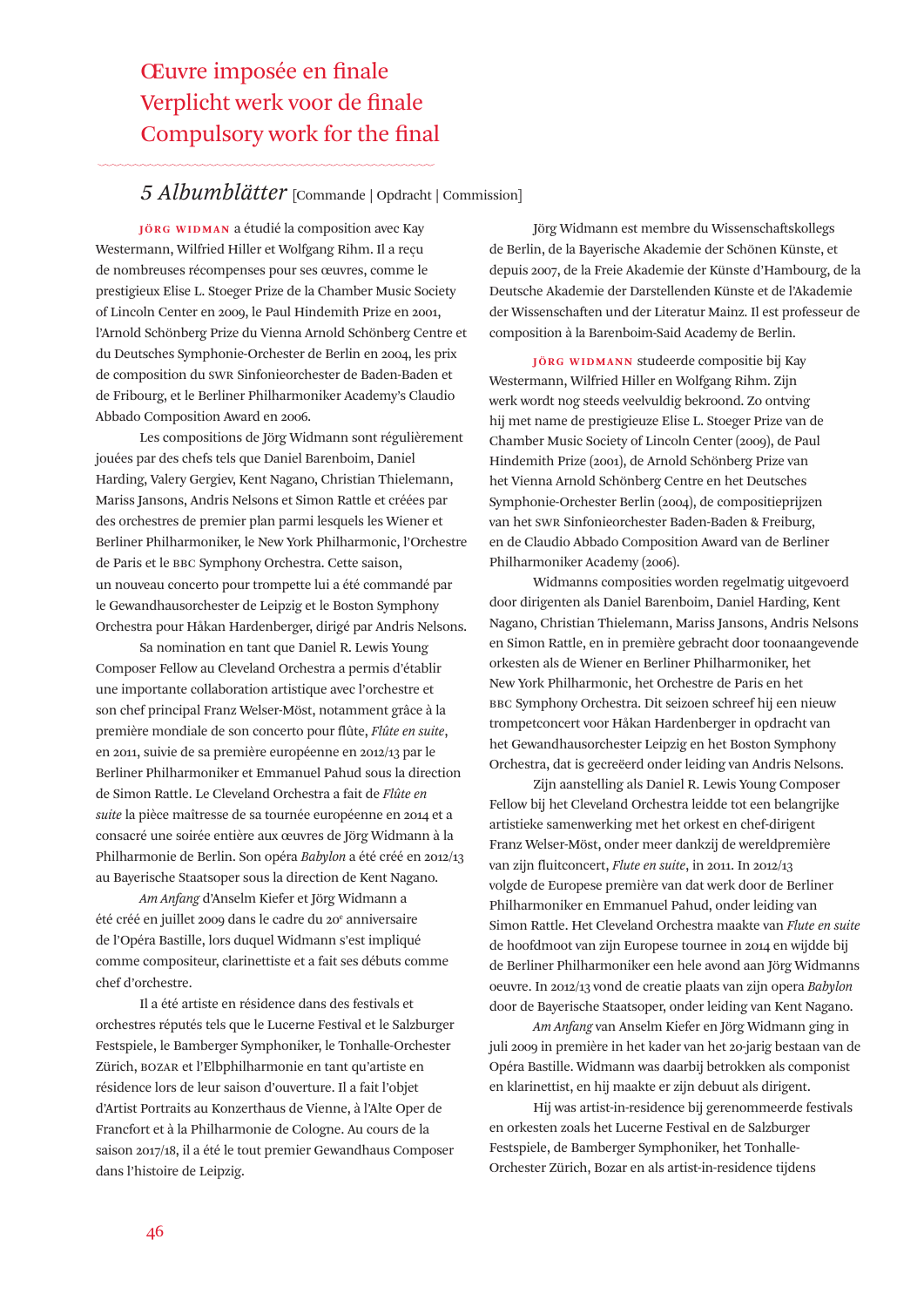het openingsseizoen van de Elbphilarmonie in Hamburg. Aan hem zijn eveneens Artist Portraits gewijd door het Wiener Konzerthaus, de Alte Oper Frankfurt en de Kölner Philharmoniker. In het seizoen 2017/18 was hij de allereerste Gewandhaus Composer in de geschiedenis van Leipzig.

Jörg Widmann is lid van het Wissenschaftskollegs Berlin, de Bayerische Akademie der Schönen Künste en, sinds 2007, ook van de Freie Akademie der Künste Hamburg, de Deutsche Akademie der Darstellenden Künste en de Akademie der Wissenschaften und der Literatur Mainz. Hij is hoogleraar compositie aan de Barenboim-Said Academy in Berlijn.

**JÖRG WIDMANN** studied composition with Kay Westermann, Wilfried Hiller and Wolfgang Rihm. His works continue to receive many awards such as the prestigious Chamber Music Society of Lincoln Center's Elise L. Stoeger Prize in 2009, the Paul Hindemith Prize in 2001, the Arnold Schönberg Prize by the Vienna Arnold Schönberg Centre and the Deutsches Symphonie-Orchester Berlin in 2004, both the SWR Sinfonieorchester Baden-Baden and Freiburg's composition award and the Berliner Philharmoniker Academy's Claudio Abbado Composition Award in 2006.

His compositions are performed regularly by conductors such as Daniel Barenboim, Daniel Harding, Valery Gergiev, Kent Nagano, Christian Thielemann, Mariss Jansons, Andris Nelsons and Simon Rattle, and premiered by orchestras such as the Wiener and Berliner Philharmoniker, New York Philharmonic, Orchestre de Paris, BBC Symphony Orchestra, and many others. This season saw the world premiere of his new trumpet concerto, commissioned by the Gewandhausorchester Leipzig and the Boston Symphony Orchestra for Håkan Hardenberger and conducted by Andris Nelsons.

Jörg Widmann's appointment as Daniel R. Lewis Young Composer Fellow at the Cleveland Orchestra established an extraordinary artistic collaboration with the orchestra and its Principal Conductor Franz Welser-Möst, including the world premiere of Widmann's Flute Concerto, *Flûte en suite* in May 2011, followed by its European premiere in 2012/13 by the Berliner Philharmoniker and Emmanuel Pahud under Simon Rattle. The Cleveland Orchestra featured *Flûte en suite* as centrepiece in their 2014 European tour, and dedicated an entire evening to his works at the Berliner Philharmonie. His opera *Babylon* was premiered in 2012/13 at the Bayerische Staatsoper under the baton of Kent Nagano.

*Am Anfang* by Anselm Kiefer and Jörg Widmann was premiered in July 2009 as part of the  $20<sup>th</sup>$  anniversary of



the Opéra Bastille, in which Widmann acted as composer, clarinettist and made his debut as conductor.

He was Artist in Residence at leading festivals and orchestras such as the Lucerne Festival and the Salzburger Festspiele, Bamberger Symphoniker, Tonhalle-Orchester Zürich's creative chair 2015/16, and both BOZAR and Elbphilharmonie's artist in residence in its opening season. He was featured in Artist Portraits at Vienna's Konzerthaus, Frankfurt's Alte Oper and Cologne's Philharmonie. In the 2017/18 season he was nominated as the first ever Gewandhaus Composer in Leipzig's history.

Jörg Widmann is Fellow at the Wissenschaftskollegs in Berlin and a full member of the Bayerische Akademie der Schönen Künste, and since 2007, the Freie Akademie der Künste Hamburg, the Deutsche Akademie der Darstellenden Künste and the Akademie der Wissenschaften und der Literatur Mainz. He is professor of composition at the Barenboim-Said Academy in Berlin.

*www.joergwidmann.com*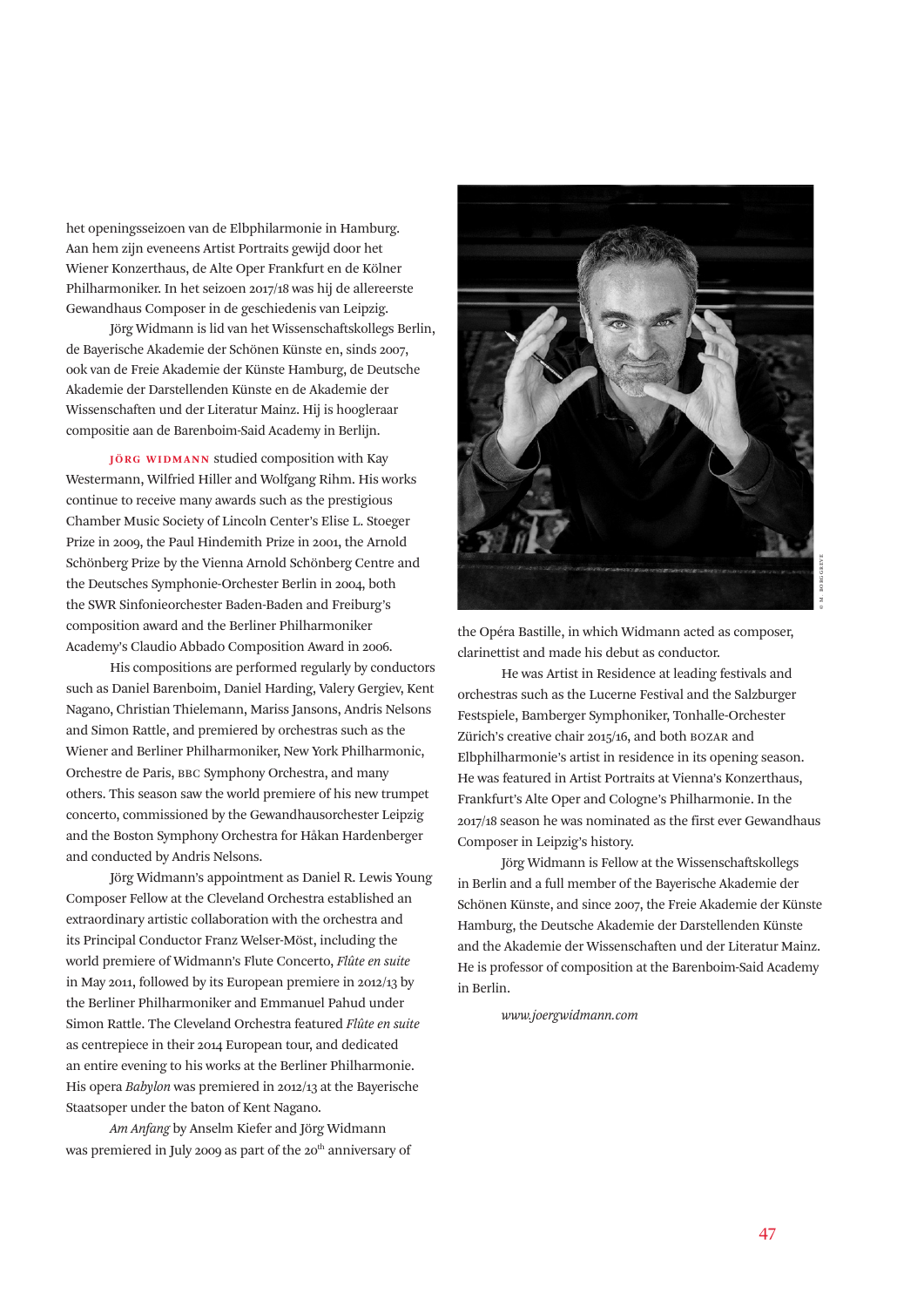### Violoncello solo

Vorzeichen gelten nur für eine Note

# 5 Albumblätter

für Violoncello und Orchester











© 2022 Schott Music GmbH & Co. KG, Mainz